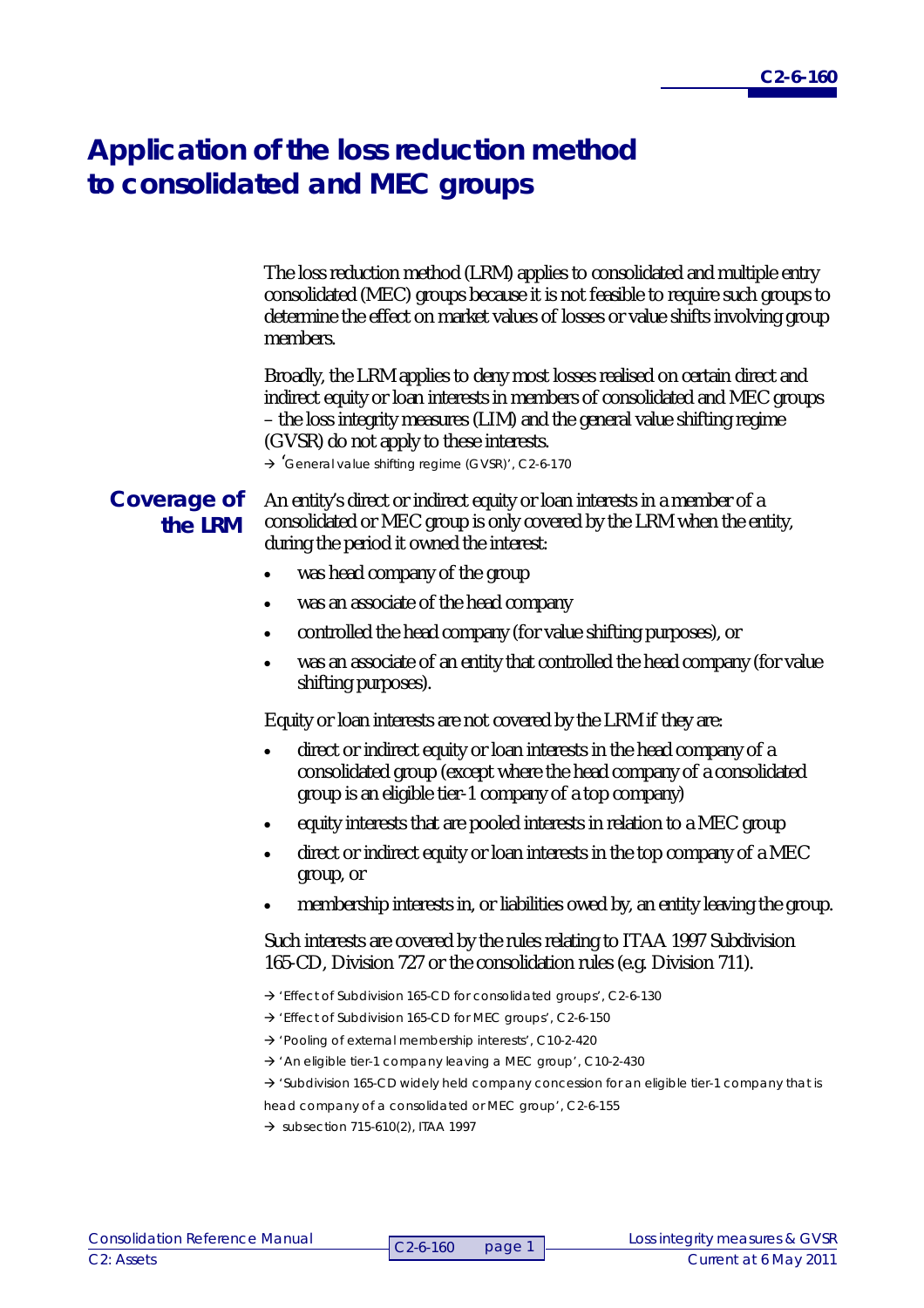Interests that can be affected by the LRM (when owned by a relevant entity) include: **Interests** affected

- loan interests in a subsidiary member of a group or in an eligible tier-1 company of a MEC group
- equity or loan interests in an entity that itself has a loan interest in a subsidiary member or eligible tier-1 company
- direct and indirect equity or loan interests in entities with pooled interests in eligible tier-1 companies of a MEC group, as well as interests in entities interposed between such entities and the top company of the MEC group
- rights and options in subsidiary members of a consolidated or MEC group, and
- direct and indirect equity or loan interests in an interposed foreign resident entity (IFRE) that are related to a transitional foreign-held subsidiary member (TFHS) of the group.

The bold arrows in figures 1 and 2 show the interests to which the LRM applies.



**Figure 1: Application of the LRM to a consolidated group**

Entity X holds loan interests in ACo and BCo, who are subsidiary members of the consolidated group. ACo is also a TFHS.

Entity Y has shares in Entity X.

Y controls the head company (for value shifting purposes) and X is an associate of Y.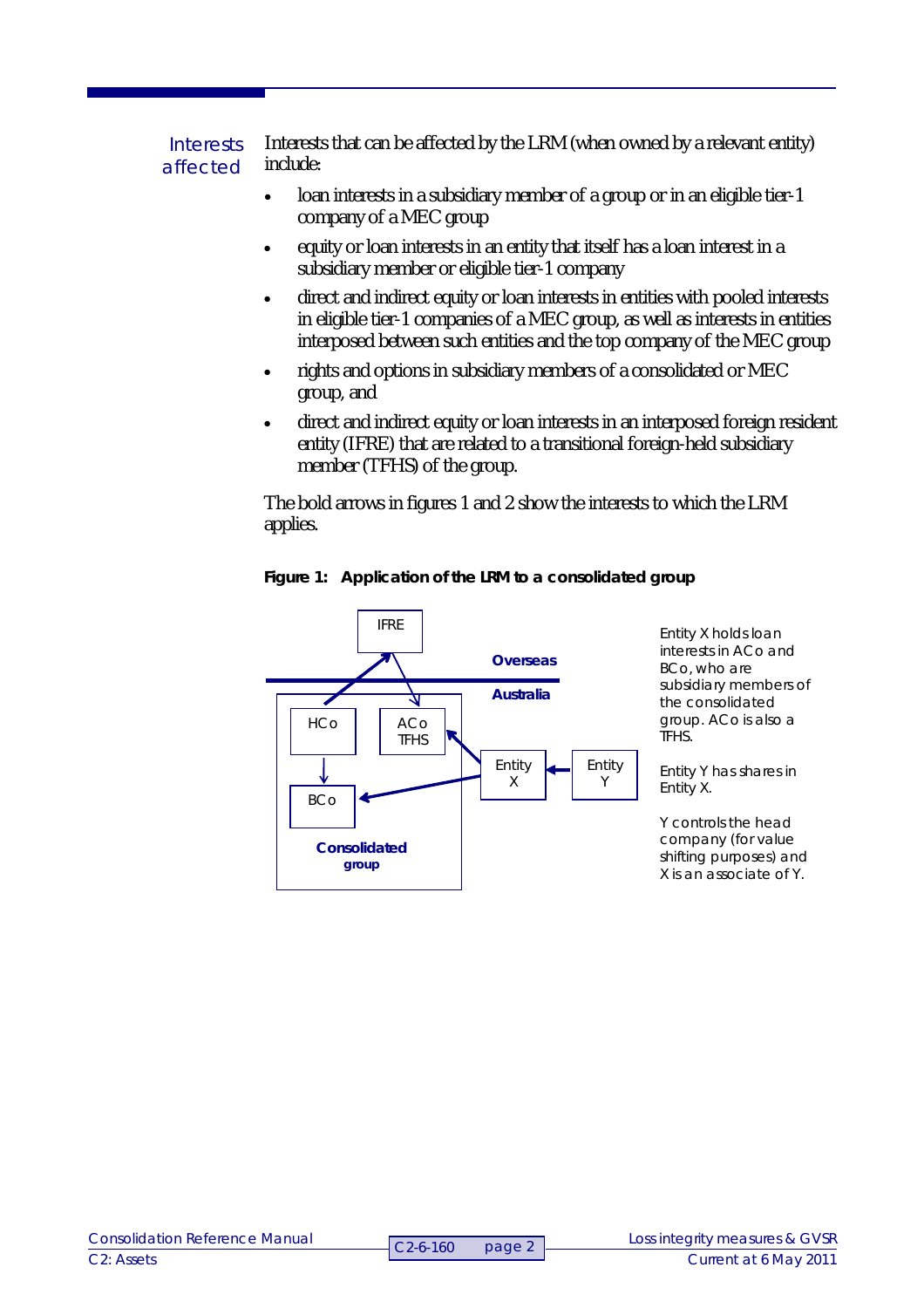

**Figure 2: Application of the LRM to a MEC group**

Entities X and Y hold direct and indirect loan interests in BCo, the head company of the MEC group, and in ACo, ECo and SCo, subsidiary members of the MEC group.

X and Y control the head company (for value shifting purposes) or are associates of an entity that controls the head company.